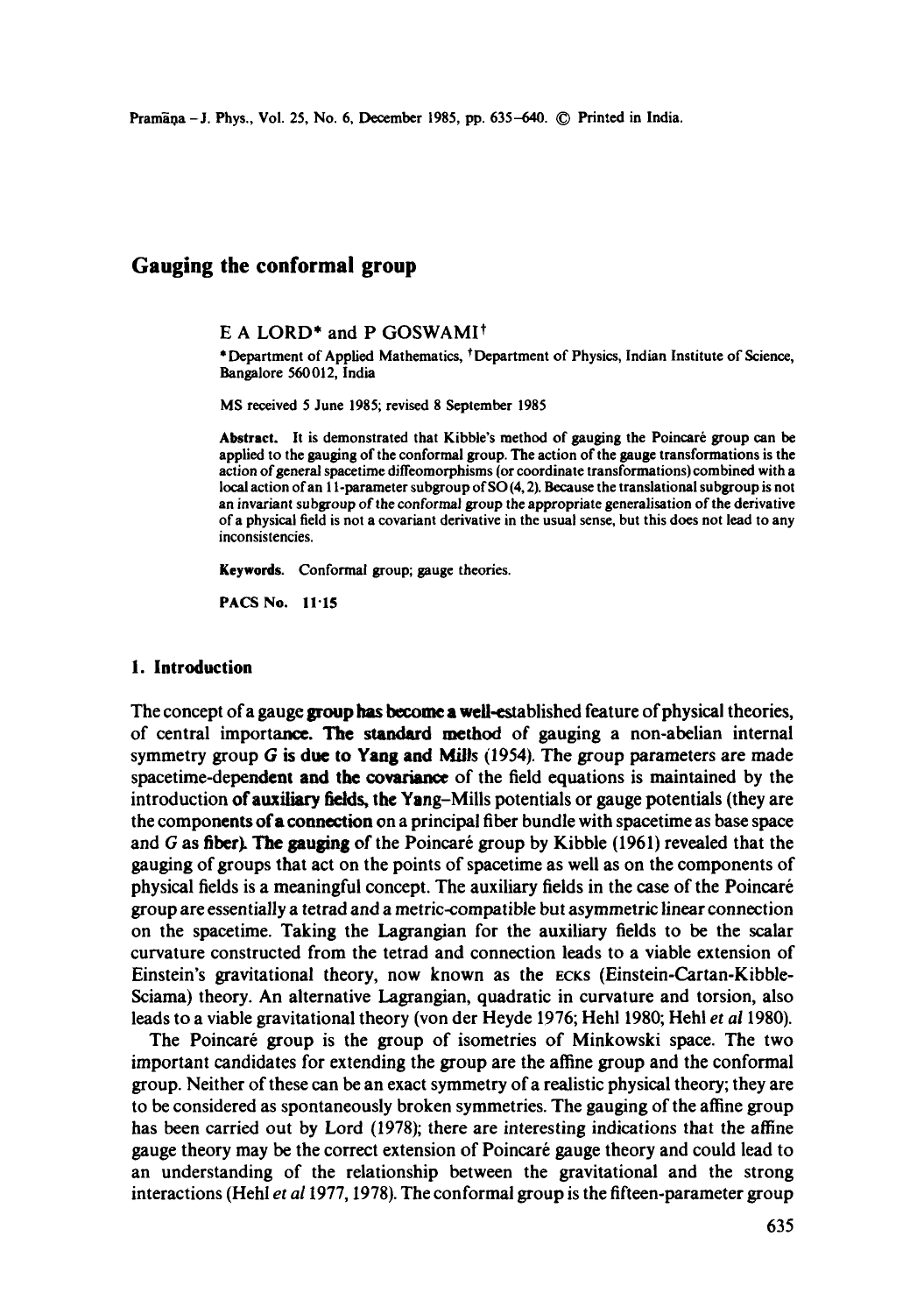of diffeomorphisms on Minkowski space that preserves the light-cone structure. The action of this group on ordinary physical fields (representations of the Poincaré group) can be defined, and Lagrangian theories that are invariant under conformal transformations can be constructed (see for example Mack and Salam 1969). The breaking of the conformal symmetry is associated with particle masses and coupling constants that are not dimensionless.

Some general principles underlying the gauging of groups of spacetime diffeomorphisms have been worked out by Harnad and Pettitt (1976). The particular case of the conformal group was discussed by the same authors, in the language of fiber bundles and employing the concept of second order frames (Harnad and Pettitt 1977). The present work will demonstrate that the concept of second order frames is not necessary for the construction of gauge theories of the conformal group.

The approach to the gauging of the conformal group to be presented here is based on a straightforward generalisation of the method applied by Kibble to the Poincar6 group.

#### **2. The auxiliary fields**

The conformal group contains an  $11$ -parameter subgroup  $H$ , that leaves the origin  $(x^{\alpha} = 0)$  fixed. It is generated by  $S_{\alpha\beta}$  (Lorentz rotations),  $\Delta$  (dilatations) and  $\kappa_{\alpha}$  (special conformal transformations) satisfying the commutation relations

$$
\begin{aligned}\n\left[S_{\alpha\beta}, S_{\gamma\delta}\right] &= \eta_{\beta\gamma} S_{\alpha\delta} - \eta_{\alpha\gamma} S_{\beta\delta} + \eta_{\alpha\delta} S_{\beta\gamma} - \eta_{\beta\delta} S_{\alpha\gamma}, \\
\left[S_{\alpha\beta}, \Delta\right] &= 0, \quad \left[S_{\alpha\beta}, \kappa_{\gamma}\right] = \kappa_{\alpha} \eta_{\beta\gamma} - \kappa_{\beta} \eta_{\alpha\gamma}, \\
\left[\Delta, \kappa_{\alpha}\right] &= \kappa_{\alpha}.\n\end{aligned}\n\tag{1}
$$

Let  $\psi$  be a set of field components belonging to a finite-dimensional linear representation of H. The infinitesimal action  $x^{\alpha} \to x^{\alpha} - \xi^{\alpha}$  of the conformal group on the points of Minkowski space is given by

$$
\xi^{\alpha} = a^{\alpha} + x_{\beta}\omega^{\beta\alpha} + \rho x^{\alpha} + 2x^{\alpha}c \cdot x - c^{\alpha}x^2,\tag{2}
$$

where  $a^{\alpha}$ ,  $\omega^{\alpha\beta}$ ,  $\rho$  and  $c^{\alpha}$  are constant parameters associated respectively with translation, Lorentz rotation, dilatation and special conformal transformation; the corresponding action on the field is

$$
\delta \psi = \xi^{i} \partial_{i} \psi + \overline{\epsilon} \psi,
$$
\n
$$
\bar{\epsilon} = \frac{1}{2} \epsilon^{\alpha \beta} S_{\alpha \beta} + \zeta \Delta + \zeta^{\alpha} \kappa_{\alpha}
$$
\n(3)

where  $\delta \psi$  is the substantial variation  $(\delta \psi = \psi'(x) - \psi(x))$  and

$$
\zeta^{a} = c^{a},
$$
  
\n
$$
\zeta = \rho + 2c \cdot x,
$$
  
\n
$$
\zeta^{a\beta} = \omega^{a\beta} + 2(x^{\beta}c^{a} - x^{a}c^{\beta})
$$
\n(4)

(see, for example, Mack and Salam 1969).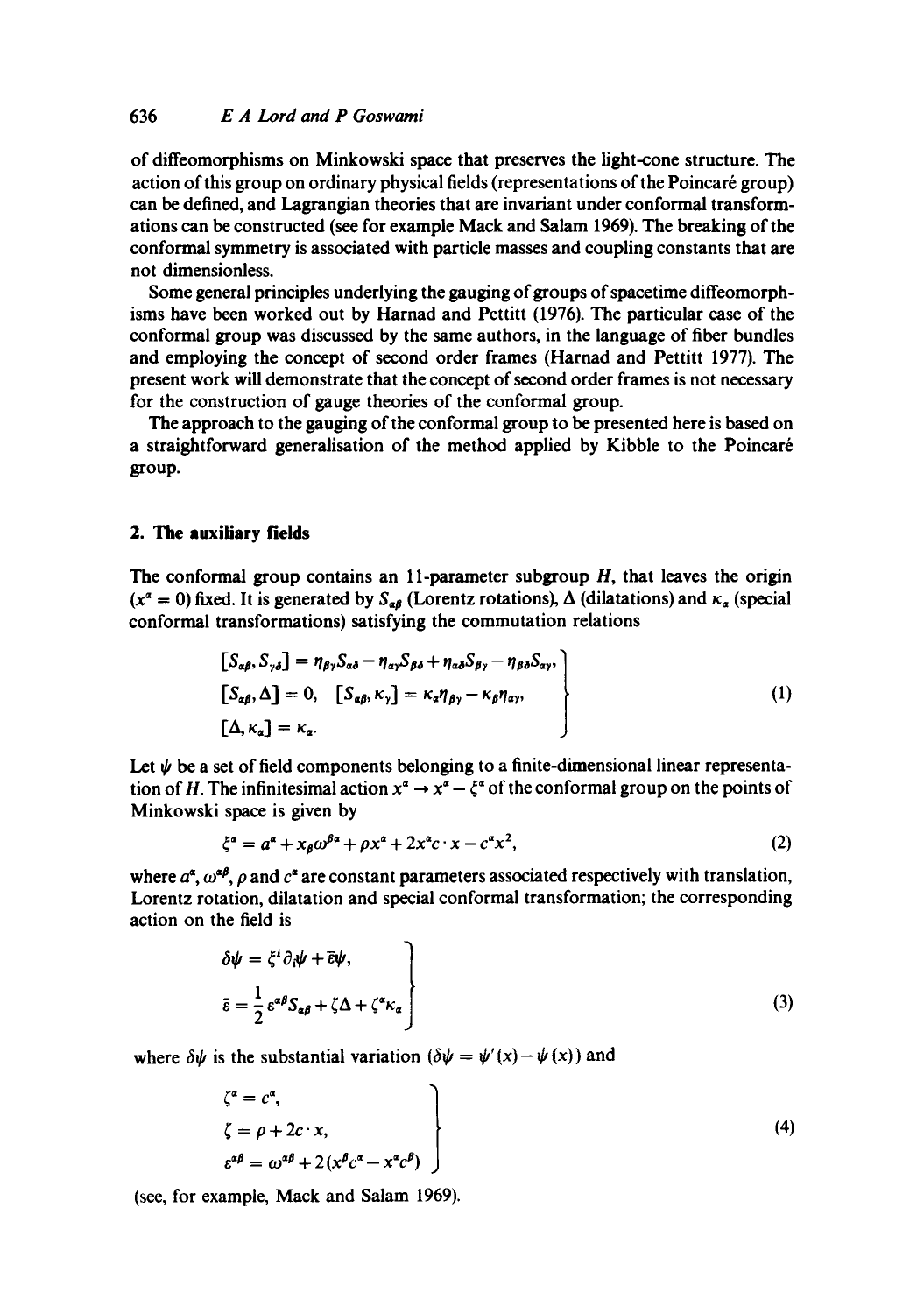The transformation law for the derivative of  $\psi$  is

$$
\delta \partial_j \psi = \xi^i \partial_i \partial_j \psi + \partial_j \xi^i \partial_i \psi + \tilde{\epsilon} \partial_j \psi + \partial_j \tilde{\epsilon} \cdot \psi \tag{5}
$$

(so long as we are discussing the global action of the conformal group in Minkowski space, we make no distinction between Greek and Latin indices). Now,

$$
\partial_{\gamma}\xi^{\alpha} = \omega_{\gamma}^{\alpha} + \rho \delta_{\gamma}^{\alpha} + 2(c \cdot x \delta_{\gamma}^{\alpha} - c^{\alpha} x_{\gamma} - c_{\gamma} x^{\alpha}) = \varepsilon_{\gamma}^{\alpha} + \zeta \delta_{\gamma}^{\alpha}
$$
(6)

and

$$
\partial_{\gamma}\bar{\varepsilon} = 2(\zeta^{\alpha}S_{\alpha\gamma} + \zeta_{\gamma}\Delta). \tag{7}
$$

so the transformation law for the derivative can be written in the form

$$
\delta \partial_{\gamma} \psi = \xi^{i} \partial_{i} \partial_{\gamma} \psi + (\varepsilon_{\gamma}^{\alpha} + \zeta \delta_{\gamma}^{\alpha}) \partial_{\alpha} \psi + \bar{\varepsilon} \partial_{\gamma} \psi + 2(\zeta^{\alpha} S_{\alpha\gamma} + \zeta_{\gamma} \Delta) \psi. \tag{8}
$$

We now gauge the group by allowing the parameters  $a^{\alpha}$ ,  $\omega^{\alpha\beta}$ ,  $\rho$  and  $c^{\alpha}$  to be spacetimedependent. This is equivalent to allowing  $\xi^{\alpha} \varepsilon^{\alpha \beta}$ ,  $\zeta$  and  $\zeta^{\alpha}$  to become independent of each other. The relations  $(6)$  and  $(7)$  no longer hold, so that the transformation law  $(5)$  of the derivative does not have the form (8). We now apply the usual Yang-Mills prescription: with the aid of auxiliary fields, we can construct a *generalised derivative*  $\psi$ <sub>r</sub> which transforms with a transformation law like (8) *even though the parameters are spacetime*dependent,

$$
\delta \psi_{\gamma} = \xi^{i} \partial_{i} \psi_{\gamma} + (\varepsilon_{\gamma}^{a} + \zeta \delta_{\gamma}^{a}) \psi_{\alpha} + \bar{\varepsilon} \psi_{\gamma} + 2(\zeta^{a} S_{a\gamma} + \zeta_{\gamma} \Delta) \psi.
$$
 (9)

The generalised derivative is constructed from  $\psi$ ,  $\partial_j \psi$  and auxiliary fields  $e^j$  and  $\bar{\Gamma}_j$ according to

$$
\psi_{y} = e_{y}^{i} \psi_{j}, \quad \psi_{j} = \partial_{j} \psi - \bar{\Gamma}_{j} \psi \tag{10}
$$

(the  $\Gamma_j$  are linear combinations of the generators of H). The necessary transformation laws of  $e^j_a$  and  $\overline{\Gamma}_j$ , in order for (3) and (5) to lead to the transformation law (9) for  $\psi_{\gamma}$ , are uniquely determined. We have

$$
\delta\psi_{\gamma} = \delta e_{\gamma}^{j} \psi_{j} - e_{\gamma}^{j} \delta \vec{\Gamma}_{j} \psi + e_{\gamma}^{j} \delta \partial_{j} \psi - e_{\gamma}^{j} \vec{\Gamma}_{j} \delta \psi
$$

which leads to

$$
\delta e_{\gamma}^{j} \psi_{j} - e_{\gamma}^{j} \delta \overline{\Gamma}_{j} \psi = \left[ \xi^{i} \partial_{i} e_{\gamma}^{j} - e_{\gamma}^{i} \partial_{i} \xi^{j} + (\varepsilon_{\gamma}^{a} + \zeta \delta_{\gamma}^{a}) e_{a}^{j} \right] \psi_{j}
$$

$$
- e_{\gamma}^{j} \left[ \xi^{i} \partial_{i} \overline{\Gamma}_{j} + \overline{\Gamma}_{i} \partial_{j} \xi^{i} + \partial_{j} \overline{\varepsilon} + \left[ \overline{\varepsilon}, \overline{\Gamma}_{j} \right] \right] \psi
$$

$$
+ 2 (\zeta^{a} S_{\alpha\gamma} + \zeta_{\gamma} \Delta) \psi.
$$

The required expressions for  $\delta e^j$  and  $e^j$   $\delta \Gamma_j$  are given by picking out the coefficients of  $\psi_i$ and  $\psi$ . It is natural to regard the fields  $e^i$ , as the components of a tetrad. Assuming the matrix  $(e<sub>y</sub>)$  to be nonsingular, with inverse  $(e<sub>y</sub>)$ , we have

$$
\delta e_j^{\gamma} = \xi^i \partial_i e_j^{\gamma} + e_i^{\gamma} \partial_j \xi^i - e_j^{\alpha} (e_{\alpha}^{\gamma} + \zeta \delta_{\alpha}^{\gamma}), \tag{11}
$$

$$
\delta \overline{\Gamma}_j = \xi^i \partial_i \overline{\Gamma}_j + \overline{\Gamma}_i \partial_j \xi^i + \partial_j \overline{\epsilon} + [\overline{\epsilon}, \overline{\Gamma}_j] - 2e^{\nu}_j (\zeta^* S_{\alpha \gamma} + \zeta_{\gamma} \Delta). \tag{12}
$$

Observe that the action (3) of the gauged conformal group can be interpreted as the combined action of a general coordinate transformation (GCT) and an 'internal' gauge group H. The auxiliary fields  $e_j^x$  and  $\overline{\Gamma}_j$  transform like covariant vectors under the GCT. Under the gauge group  $H$ , the tetrad is rotated and dilated. The final term in (12) shows that  $\bar{\Gamma}_j$  is *not* the connection for the gauge group H. Indeed, it was already apparent from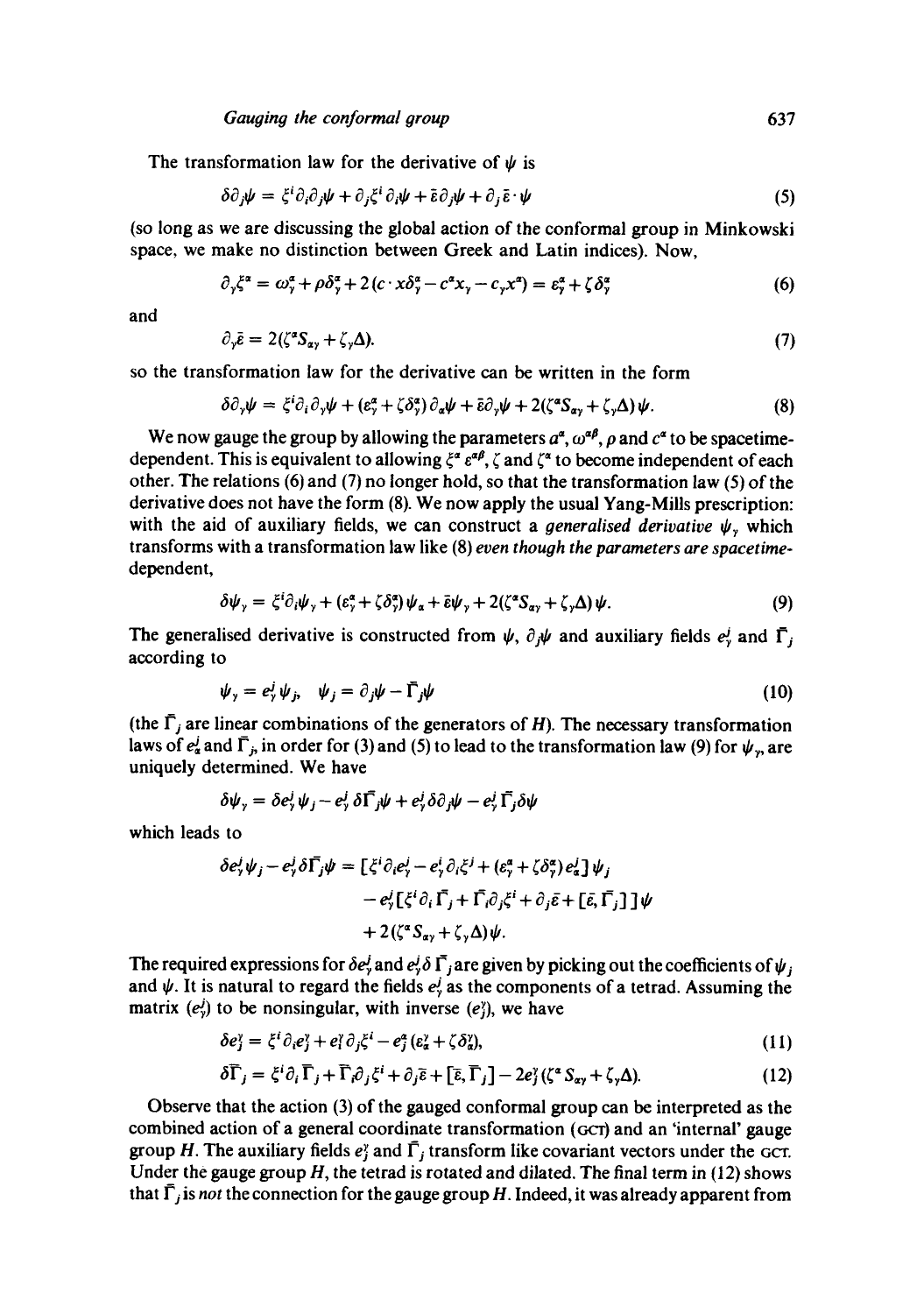## 638 *E A Lord and P Goswami*

the presence of the final term in (9) that  $\psi$ , is not a *covariant* derivative associated with the group  $H$ , in the usual sense—its transformation law is linear but inhomogeneous. This is a special peculiarity of the conformal gauge theory that is not shared by the Poincaré gauge theory. It can be traced to the fact that the translations do not form an *invariant* subgroup of the conformal group. In the following section we shall see how fully covariant Lagrangian theories can be constructed with the aid of the new derivative  $\psi_{\nu}$ , in spite of the fact that this derivative does not have a homogeneous transformation law.

The transformation laws (11) and (12) can be better understood as follows. Consider a purely *internal* SO(4,2) symmetry generated by  $\pi_{\alpha}$ ,  $S_{\alpha\beta}$ ,  $\Delta$  and  $\kappa_{\alpha}$  satisfying (1) together with

$$
[\pi_{\alpha}, \pi_{\beta}] = 0, [\pi_{\alpha}, S_{\beta_{\gamma}}] = \eta_{\alpha\beta} \pi_{\gamma} - \eta_{\alpha\gamma} \pi_{\beta},
$$
  

$$
[\pi_{\alpha}, \Delta] = \pi_{\alpha}, [\pi_{\alpha}, \kappa_{\beta}] = 2(\eta_{\alpha\beta}\Delta + S_{\beta\alpha}).
$$
 (13)

and consider the transformation law of the connection

$$
\Gamma_j = e_j^{\alpha} \pi_{\alpha} + \bar{\Gamma}_j \tag{14}
$$

under the simultaneous action of a GCT and  $H$ :

$$
\delta\Gamma_j = \xi^i \partial_i \Gamma_j + \Gamma_i \partial_j \xi^i + \partial_j \bar{\varepsilon} + [\bar{\varepsilon}, \bar{\Gamma}_j]. \tag{15}
$$

We find precisely the transformation laws (11) and (12) for the two parts of  $\Gamma_i$ . Thus the tetrad and the 'pseudo-connection'  $\overline{\Gamma}_i$  together constitute a connection for the group SO (4, 2).

#### **3. Lagrangian theories**

Let  $L(\psi, \partial_{\psi}\psi)$  be a Lagrangian for a theory that is invariant under the global conformal group. That is,

$$
L = \frac{\partial L}{\partial \psi} \, \delta \psi + \Pi^i \, \delta \partial_i \psi = \partial_i \, (\xi^i L), \tag{16}
$$

**where** 

$$
\Pi^{i} = \partial L / \partial \partial_{i} \psi. \tag{17}
$$

Employing the field equations

$$
\frac{\delta L}{\delta \psi} = \frac{\partial L}{\partial \psi} - \partial_i \Pi^i = 0, \tag{18}
$$

we get the Noether identities in the form

$$
\partial_i(\xi^i L - \Pi^i \delta \psi) = 0. \tag{19}
$$

The Noether currents are energy-momentum, angular momentum, the dilatation current and the special conformal current, defined as the ceoflicients of the parameters in the expression

$$
\xi^{i}L - \Pi^{i}\delta\psi = a^{a}\theta_{\alpha}^{i} + \frac{1}{2}\omega^{a\beta}\mathscr{M}_{\alpha\beta}^{i} + \rho\mathscr{D}^{i} + c^{a}\mathscr{K}_{\alpha}^{i}.
$$
 (20)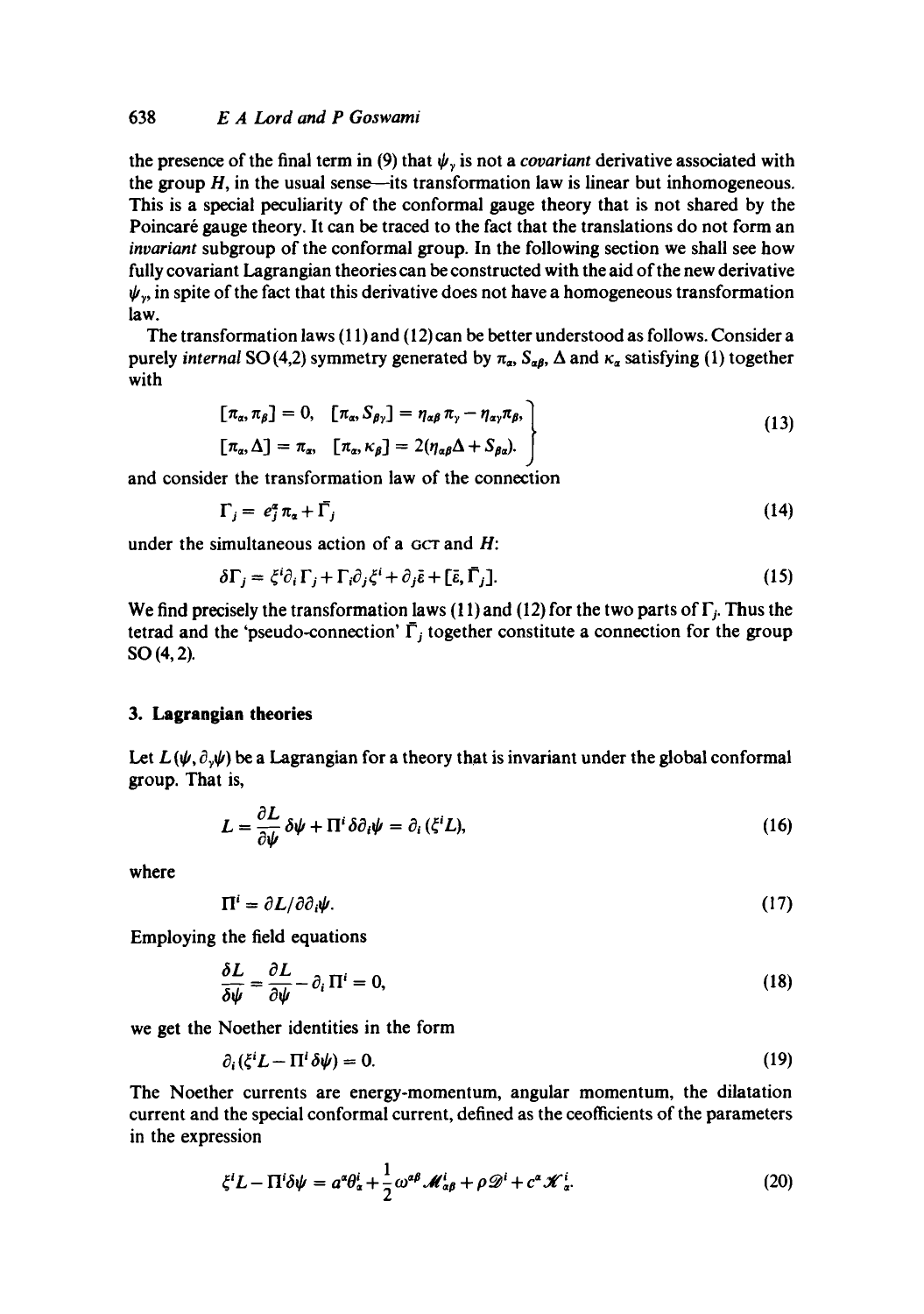They are, explicitly,

$$
\theta_{\alpha}^{i} = L\delta_{\alpha}^{i} - \Pi^{i} \partial_{\alpha} \psi,
$$
  
\n
$$
\mathcal{M}_{\alpha\beta}^{i} = x_{\alpha} \theta_{\beta}^{i} - x_{\beta} \theta_{\alpha}^{i} + \tau_{\alpha\beta}^{i},
$$
  
\n
$$
\mathcal{D}^{i} = x^{\alpha} \theta_{\alpha}^{i} + \Delta^{i},
$$
  
\n
$$
\mathcal{K}_{\alpha}^{i} = (2x^{\beta} x_{\alpha} - x^2 \delta_{\alpha} \beta) \theta_{\beta}^{i} + 2(x^{\beta} \tau_{\alpha\beta}^{i} + x_{\alpha} \Delta^{i}) + \kappa_{\alpha}^{i}
$$
\n(21)

(c.f. Mack and Salam 1969), where the *intrinsic* currents are

$$
\tau_{\alpha\beta}^{i} = -\Pi^{i} S_{\alpha\beta} \psi,
$$
\n
$$
\Delta^{i} = -\Pi^{i} \Delta \psi,
$$
\n
$$
\kappa_{\alpha}^{i} = -\Pi^{i} \kappa_{\alpha} \psi.
$$
\n(22)

Alternatively, observe that (16) is

$$
\frac{\partial L}{\partial \psi} \delta \psi + \Pi^i \delta \partial_i \psi = \xi^i \partial_i L + 4\zeta L. \tag{23}
$$

Substituting (3) and (8) into this expression gives

$$
\frac{\partial L}{\partial \psi} \overline{\epsilon} \psi + \Pi^{\gamma} \left[ \overline{\epsilon} \partial_{\gamma} \psi + (\epsilon^{\alpha}_{\gamma} + \zeta \delta^{\alpha}_{\gamma}) \partial_{\alpha} \psi + 2 \left( \zeta_{\alpha} \Delta + \zeta^{\alpha} S_{\alpha \gamma} \right) \psi \right] = 4 \zeta L. \tag{24}
$$

Equating coefficients of  $\omega^{\alpha\beta}$ ,  $\rho$  and  $c^{\alpha}$  gives the following conditions for the field equations to be conformally invariant:

$$
\frac{\partial L}{\partial \psi} S_{\alpha\beta} \psi + \Pi^{\gamma} (S_{\alpha\beta} \partial_{\gamma} \psi + \eta_{\alpha\gamma} \partial_{\beta} \psi - \eta_{\alpha\beta} \partial_{\gamma} \psi) = 0,
$$
\n
$$
\frac{\partial L}{\partial \psi} \Delta \psi + \Pi^{\gamma} (1 + \Delta) \partial_{\gamma} \psi = 4L,
$$
\n
$$
\frac{\partial L}{\partial \psi} \kappa_{\alpha} \psi + \Pi^{\gamma} [\kappa_{\alpha} \partial_{\gamma} \psi + 2(\eta_{\alpha\gamma} \Delta + S_{\alpha\gamma}) \psi] = 0.
$$
\n(25)

When the parameters of the conformal group are made spaeetime-dependent, the covariance of the theory is lost. In fact, the change in the Lagrangian L, under the action of the group with spacetime-dependent parameters, is given by

$$
\delta L = \frac{\partial L}{\partial \psi} \delta \psi + \Pi^i \delta \partial_i \psi = \partial_i (\Pi^i \delta \psi)
$$
  
=  $\partial_i (\xi^i L) - \partial_i (\xi^i L - \Pi^i \delta \psi).$ 

That is,

$$
\delta L = \partial_i (\xi^i L) - (\partial_i a^a) \theta^i_a - \frac{1}{2} (\partial_i \omega^{a\beta}) \mathcal{M}^i_{a\beta} - (\partial_i \rho) \mathcal{D}^i - (\partial_i c^a) \mathcal{X}^i_a.
$$
 (26)

This expression is analogous to the expression given by Mukunda (1982) for the Poincaré group. We can attempt to restore the covariance of the theory by replacing the derivative of  $\psi$  by the generalised derivative  $\psi_y$ . Since  $\psi_y$  was contrived to have the same transformation law under the local action that  $\partial_{y}\psi$  had under the global action, it